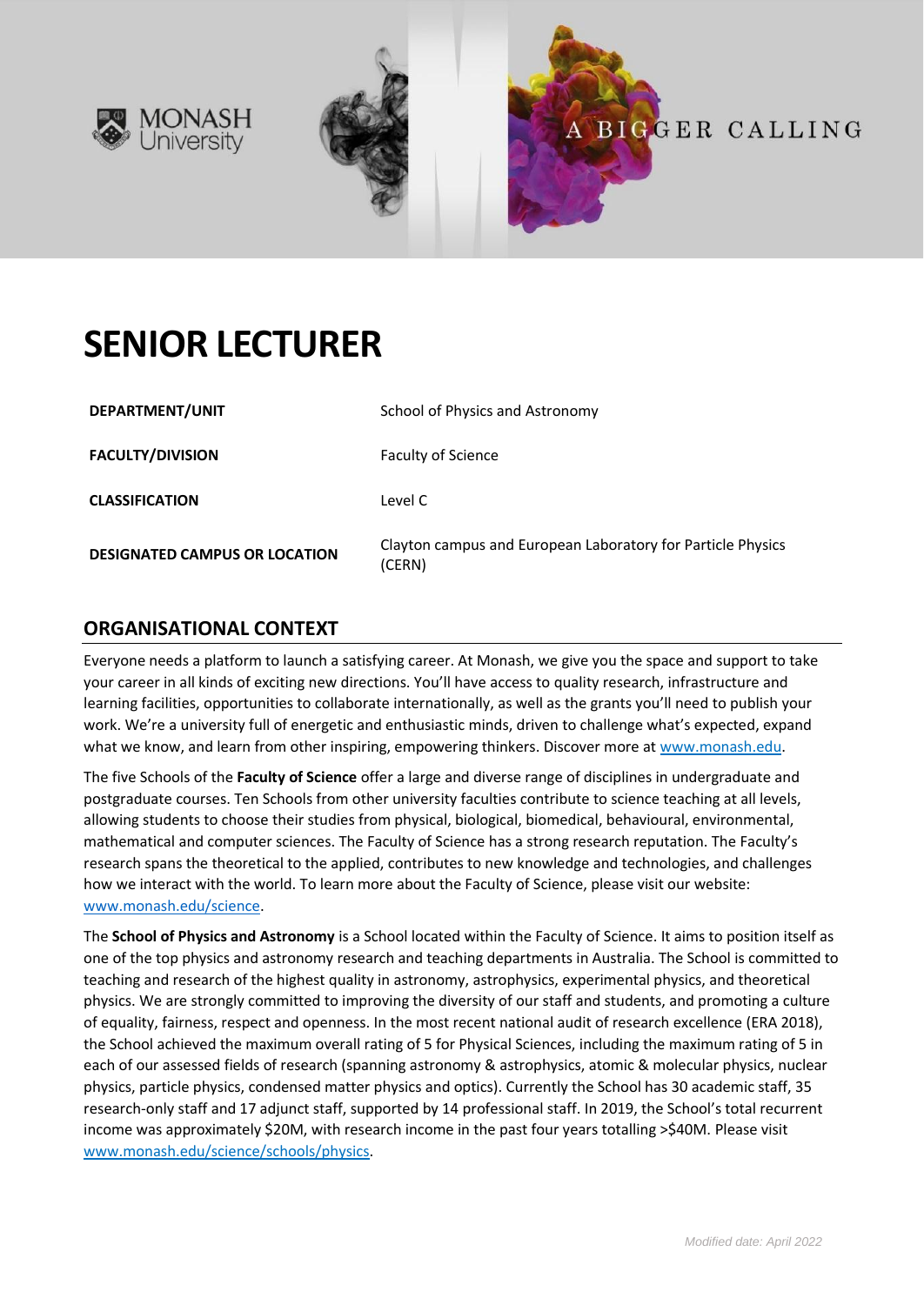# **POSITION PURPOSE**

A Level C academic is expected to make significant contributions to the teaching effort of a department, school, faculty or other organisational unit or an interdisciplinary area. An academic at this level is also expected to play a major role in scholarship, research and/or professional activities.

The successful candidate will take a leading role in the Monash Warwick Alliance in Particle Physics. The purpose of the Alliance is to strengthen the particle physics activities at both universities by exploiting different areas of expertise. The Alliance has created a number of shared projects and has a total funding of \$7M over the period from 2020 to 2025. The successful candidate will build an outstanding research programme in particle physics, develop an international profile and attract external funding from National Competitive Grants. The research will take advantage of the membership of Monash University in the LHCb experiment. The position might be placed for a substantial amount of the time at CERN during the first three years. There will be a key involvement in the supervision of PhD students that are dual registered at Monash and Warwick Universities.

The School aspires to be the pre-eminent institution within Australia for the delivery of innovative, active learning across the undergraduate curriculum. The incumbent will contribute to innovative evidence-based pedagogy in the undergraduate physics curriculum. While placed at CERN, there will be a reduced involvement in undergraduate teaching.

**Reporting Line:** The position reports to the head of the School of Physics and Astronomy

**Supervisory Responsibilities:** Research Fellows (Postdocs), Teaching Associates, Honours and Masters students, and Higher Degree by Research (PhD) students

**Financial Delegation:** Not spplicable

**Budgetary Responsibilities:** Not applicable

#### **KEY RESPONSIBILITIES**

Specific duties required of a Level C academic may include:

- **1.** Lead and deliver innovative teaching programmes, including the preparation and development of course material ,and delivery of lectures, e-learning and group teaching
- **2.** Provide leadership in the undergraduate physics teaching programme, and in curriculum development in particle physics
- **3.** Acting as subject coordinators
- **4.** The preparation and delivery of lectures and seminars
- **5.** Supervision of the program of study of honours students or of postgraduate students engaged in course work
- **6.** Supervision of major honours or postgraduate research projects
- **7.** Establish a strong, individual and independent programme of research, publish research outcomes, including publications in high impact journals
- **8.** Apply for National Competitive Research grants
- **9.** Initiate, develop and take leadership in collaborations with other research groups in the School, within Monash, Australia, and internationally
- **10.** Marking and assessment
- **11.** Consultation with students
- **12.** Propose and develop strategic objectives in particle physics for the School
- **13.** A range of administrative functions